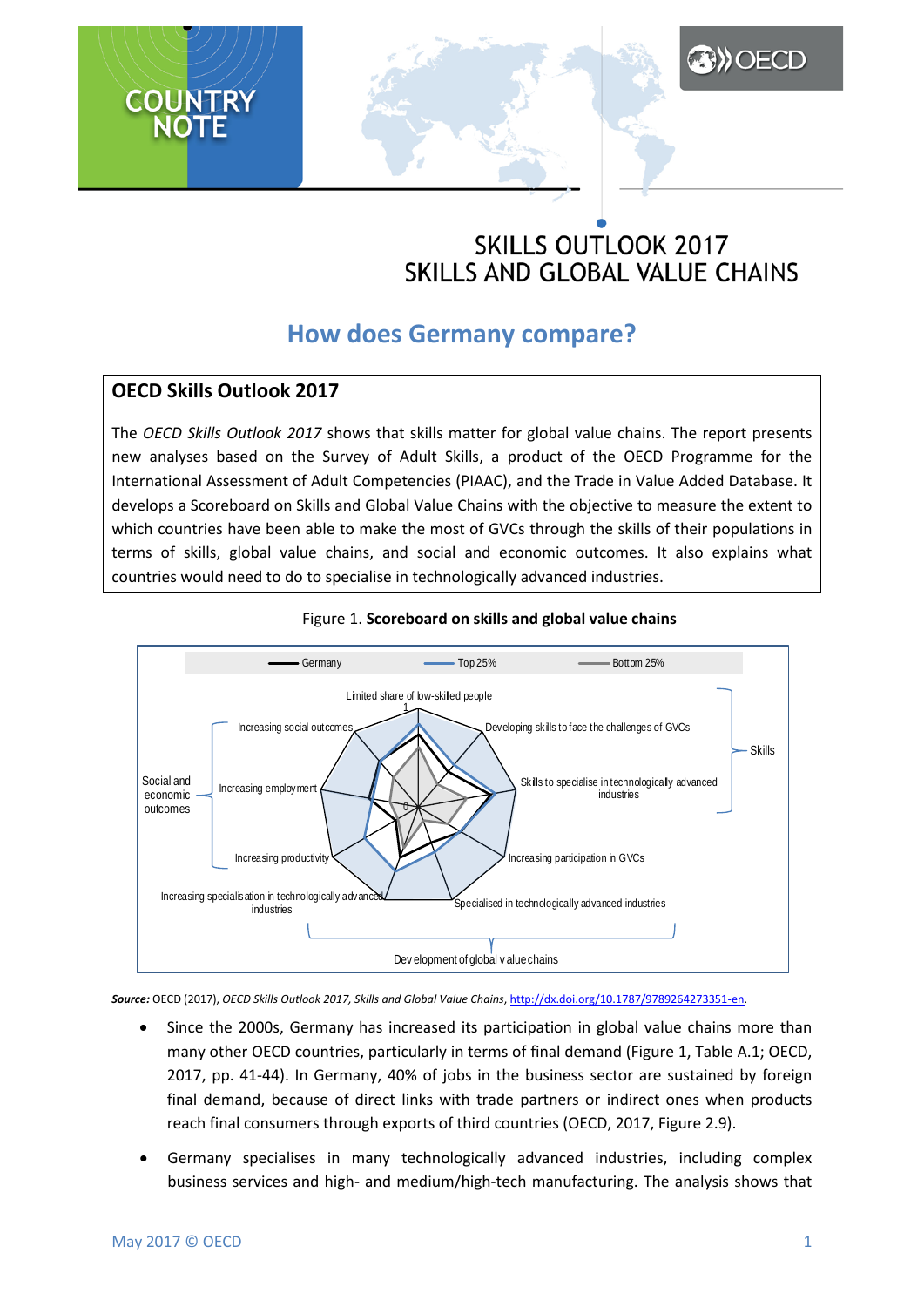this specialisation pattern is to some extent supported by the country's skills characteristics, which can help the country deepen specialisation in these industries (Figure 1; Table 1; OECD, 2017, pp. 107-115). However, more investment in skills might be necessary to ensure workers' skills are well aligned with the needs of high-tech manufacturing industries to maintain specialisation in these industries.

- Increased participation in global value chains and specialisation in technologically advanced industries have been accompanied by employment and to some extent social outcomes well above the OECD average over the last decade. The NEET rate for youth has declined substantially and indicators suggest that job quality has improved. At the same time, inequalities have increased and productivity growth has been modest.
- To ensure that Germany benefits more from its participation in global markets, the country needs to enhance its population's skills mix of both cognitive and social and emotional skills, and encourage adults to continuously develop and adapt their skills. The Survey of Adult Skills (PIAAC) shows that 23% of adults, slightly below the OECD average, are low performers in either literacy or numeracy skills, and many workers have low readiness to learn. In addition, Germany's share of tertiary graduates remains below the OECD average. The country can also develop further its participation in global networks for education, training and innovation.

#### Table 1. **Specialisation opportunities in technologically advanced industries**

|                                 |             | Medium/high-tech manufacturing |            |                 | High-tech manufacturing |             |           | Business services (more complex) |            |            |             |          |
|---------------------------------|-------------|--------------------------------|------------|-----------------|-------------------------|-------------|-----------|----------------------------------|------------|------------|-------------|----------|
|                                 |             | Machinery                      | Electrical | Motor           | Chemicals               | Computer,   | Other     | Finance and Real estate          |            | Renting of | Computer    | R&D, and |
|                                 |             | and                            | machinery, | vehicles,       | and                     | electronic. | transport | insurance                        | activities | machinery, | and related | other    |
|                                 |             | equipment                      | apparatus  | trailers, semi- | chemical                | and optical | equipment |                                  |            | equipment  | activities  | business |
|                                 |             | n.e.c                          | n.e.c      | trailers        | products                |             |           |                                  |            |            |             | services |
| specialisation<br>in 2011       | observed (  |                                |            |                 |                         |             |           |                                  |            |            |             |          |
|                                 | opportunity |                                |            |                 |                         |             |           |                                  |            |            |             |          |
| specialisation<br>trend 2000-11 | increased   |                                |            |                 |                         |             |           |                                  |            |            |             |          |
|                                 | decreased   |                                |            |                 |                         |             |           |                                  |            |            |             |          |

From the alignment of Germany's skills characteristics with industries' skills requirements

*Note:* The dots in the table show whether countries have increased (black circle) or decreased (grey circle) their revealed comparative advantages over the period 2000-11. Revealed comparative advantages (white circle) show the extent to which a country is specialised in a certain industry within GVCs (or receives more income from its exports in this industry than other countries). Opportunities for specialisation are the results of empirical work developed in the OECD Skills Outlook 2017. Countries have an opportunity to specialise in an industry if there is a good alignment of countries' skills characteristics with the skills requirements of this industry. Several characteristics of skills shape countries' specialisation in GVCs. The extent to which these characteristics are aligned with each industry's skills requirement can be consolidated into one measure showing the specialisation opportunities of each country in each industry.

*Source:* OECD (2017), *OECD Skills Outlook 2017, Skills and Global Value Chains*, [http://dx.doi.org/10.1787/9789264273351-en.](http://dx.doi.org/10.1787/9789264273351-en)

### **Key policy messages**

#### *Equip graduates with strong mixes of relevant skills and reliable qualifications*

• Workers in Germany have numeracy and problem solving skills in technology-rich environment slightly above the OECD average (OECD, 2017, Figure 3.2). They also perform STEM tasks and tasks requiring self-organisation on the job more frequently than workers in other OECD countries (OECD, 2017, Figure 3.3). However, workers in Germany are less likely to perform managing, communicating and marketing tasks suggesting they could be better equipped with these skills. They also show a lower readiness to learn than on average in OECD countries. These skills are highly valued by employers. To preserve Germany's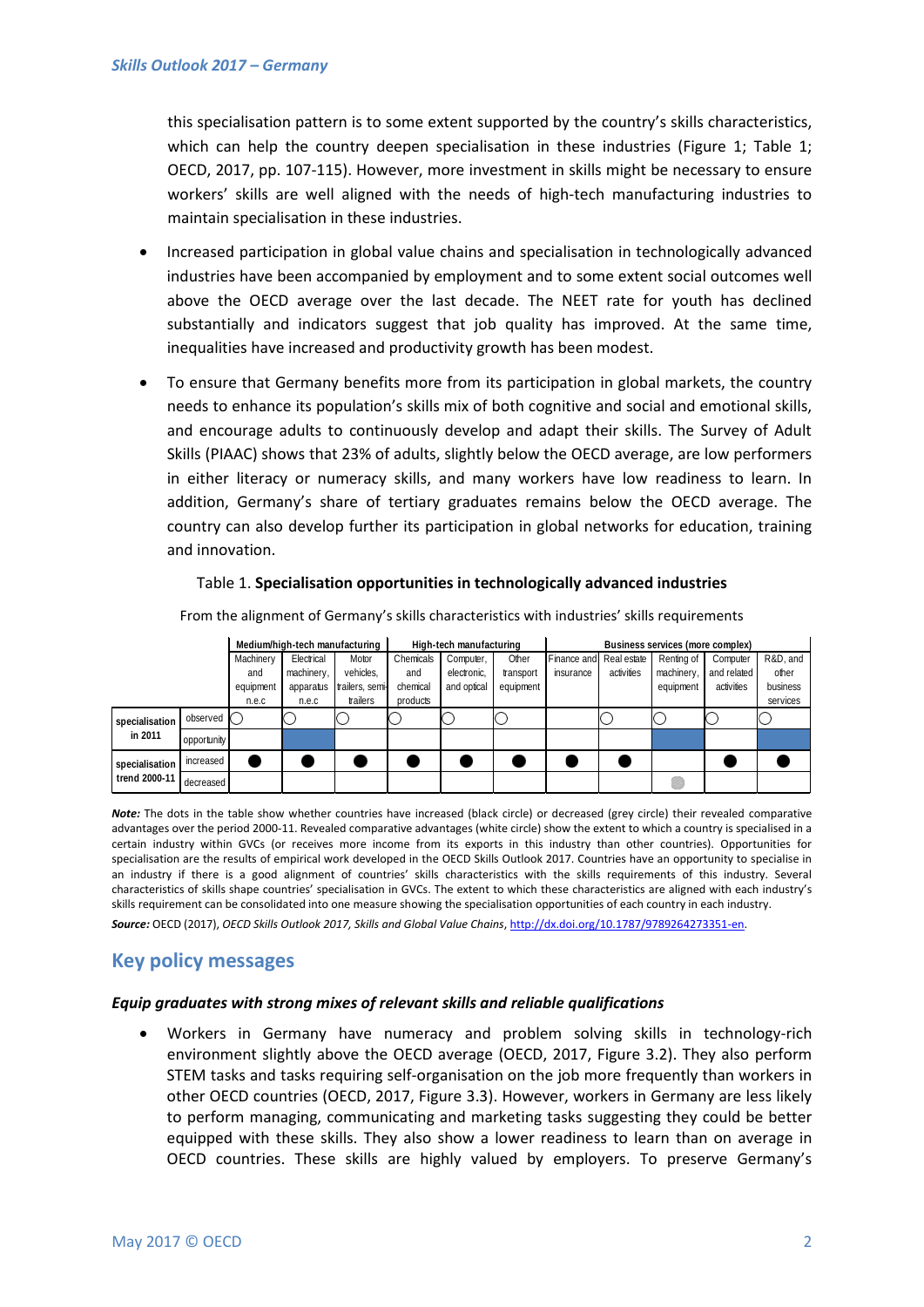comparative advantage in some industries, the country needs to ensure workers' cognitive skills are paired with social and emotional skills.

- To specialise in most technologically advanced industries, countries need pools of workers with qualifications that reliably reflect what they can do. This is the case in Germany more than in many other OECD countries. Its share of higher education graduates is below the OECD average but 90% of the country's recent graduates have numeracy skills at level 3 or above, far exceeding the OECD average. Skills discrepancies exist between advantaged and disadvantaged 15-year-old students in Germany and they persist among the adult population, but to a less extent than in many other OECD countries, participating in the Survey of Adult Skills. High-quality vocational education and training programmes and multiple pathways within the German education system provide several opportunities for success at school and beyond.
- To equip all graduates with a strong skills mix and reliable qualifications, the Skills Outlook emphasises the importance of high-quality pre-primary education for all to give every child a strong start to their education careers. In addition, innovative teaching methods in schools and a stronger teacher support for all students can help them attain the relevant skills, both cognitive and social and emotional ones.

#### *Continuously develop and adapt adults' skills*

- Participation in adult learning is at the OECD average, according to the Survey of Adult Skills, which might not be enough for a country that specialises in high-tech manufacturing industries (OECD, 2017, Figure 4.16). The gap in participation in adult learning between highskilled and low-skilled adults is much larger than in most OECD countries.
- Germany's low-skilled workers and those adults who withdraw from the labour market face a vicious cycle in which they do not benefit from training and therefore their skills remain weak. Policies need to better support all workers at risk of displacement and ensure quality of adult learning.

#### *Make the best use of the skills pool*

Data suggest that the use of best management practices is more widespread in Germany than in any other OECD country but the United States (OECD, 2017, Figure 4.9). These practices are a powerful tool for using effectively the skills assets, adjusting them to new needs, and thereby giving a country a comparative advantage in GVCs.

#### *Participate in the global network of education, training and innovation*

- Among OECD countries, Germany co-operates relatively little in the global network of education, training and innovation (OECD, 2017, pp. 144-45). Patenting activities run in collaboration with international partners were far below the OECD average in 2012. The international mobility of scientific authors in Germany is also relatively low, along with the country's funding incentives for international co-operation. In addition, Germany has not attracted many international students and researchers, which can be linked to the limited provision of tertiary education programmes taught in English (OECD, 2017, Figures 4.13 and 4.14).
- Many policies affect countries capacities to be part of global education, innovation and research networks, underlining the need to adopt a comprehensive approach.

#### **Reference**

OECD (2017), *OECD Skills Outlook 2017, Skills and Global Value Chains*, OECD Publishing, Paris, [http://dx.doi.org/10.1787/9789264273351-en.](http://dx.doi.org/10.1787/9789264273351-en)